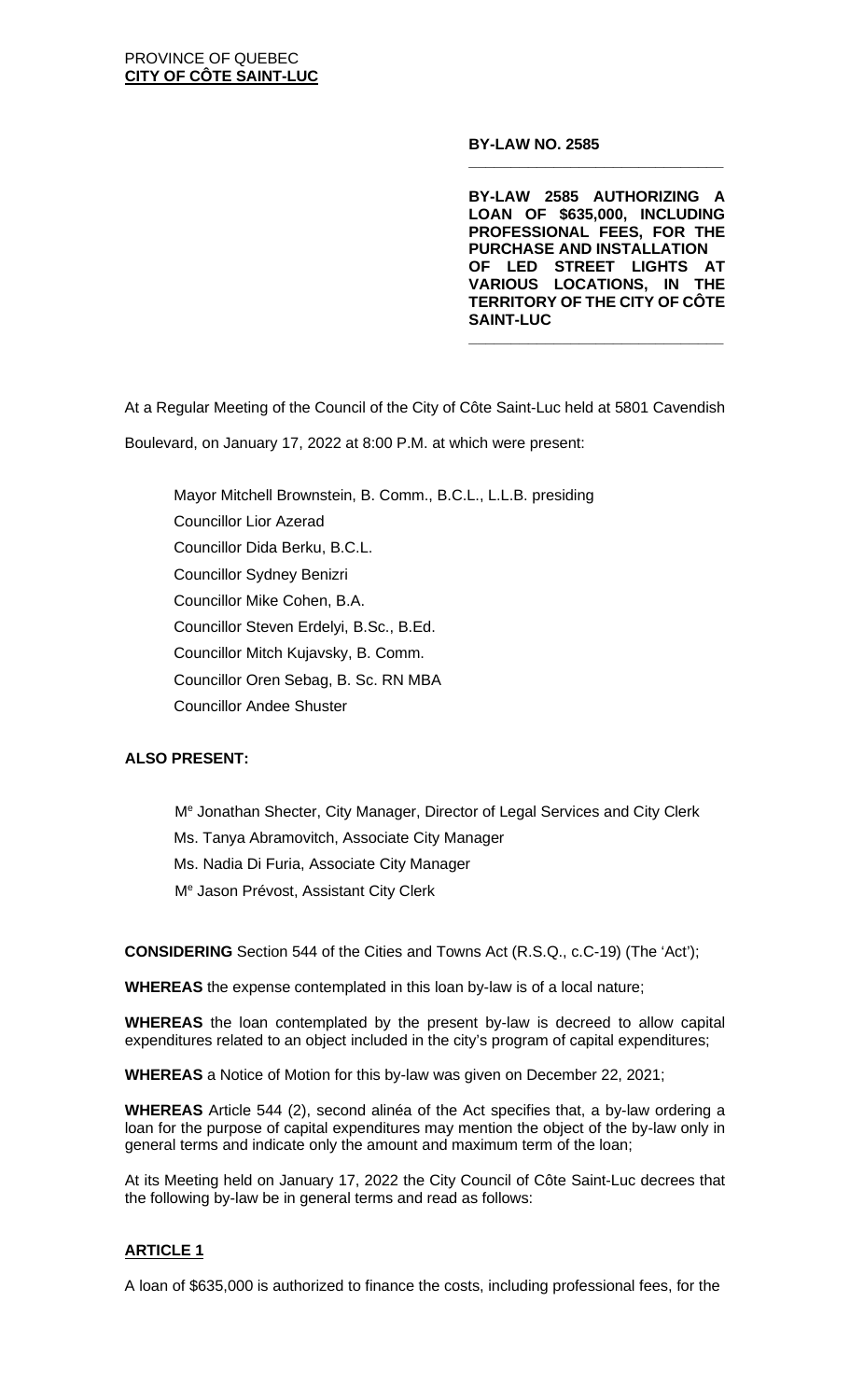purchase and installation of LED street lights at various locations in the territory of the City of Côte Saint-Luc.

### **ARTICLE 2**

Council is authorized to spend an amount of \$635,000 for the purposes of the present loan by-law.

### **ARTICLE 3**

The total term of this borrowing and its refinancing shall be fifteen (15) years.

### **ARTICLE 4**

To provide for the payment of the expenses incurred for interest and for the repayment in capital of the yearly instalments of the loan authorized by the present by-law, is hereby imposed and will be levied, each year, for the term of the borrowing, on all the taxable immovables situated in the territory of the City of Côte Saint-Luc, a special tax at a rate sufficient to ensure the full reimbursement of the total borrowing, distributed according to the property values of these immovables as inscribed on the property assessment roll in force each year. This tax will be levied in the manner and on the dates determined for the levying of the general real estate tax.

### **ARTICLE 5**

If the amount of an appropriation authorized by this by-law is greater than the actual amount spent with respect to this appropriation, the Council is authorized to use the balance available to pay any other expense authorized by this present by-law for which the appropriation is insufficient.

#### **ARTICLE 6**

The Council appropriates to reduce the amount of the borrowing authorized by the present by-law, any contribution or grant, which it may receive and which is intended for the payment of all or part of the expenses authorized by the present by-law.

The Council shall equally appropriate to reduce the amount of the borrowing, any grant payable over several years. The term of repayment of the loan that corresponds to the amount of the grant shall automatically be adjusted to the term allotted to the disbursement of the grant.

# **ARTICLE 7**

The present By-Law comes into force in accordance with the law.

(s) Mitchell Brownstein

\_\_\_\_\_\_\_\_\_\_\_\_\_\_\_\_\_\_\_\_\_\_\_\_ MITCHELL BROWNSTEIN MAYOR

(s) Jason Prévost

\_\_\_\_\_\_\_\_\_\_\_\_\_\_\_\_\_\_\_\_\_\_\_\_ JASON PRÉVOST ASSISTANT CITY CLERK

**CERTIFIED TRUE COPY**

**\_\_\_\_\_\_\_\_\_\_\_\_\_\_\_\_\_\_\_ JASON PRÉVOST ASSISTANT CITY CLERK**